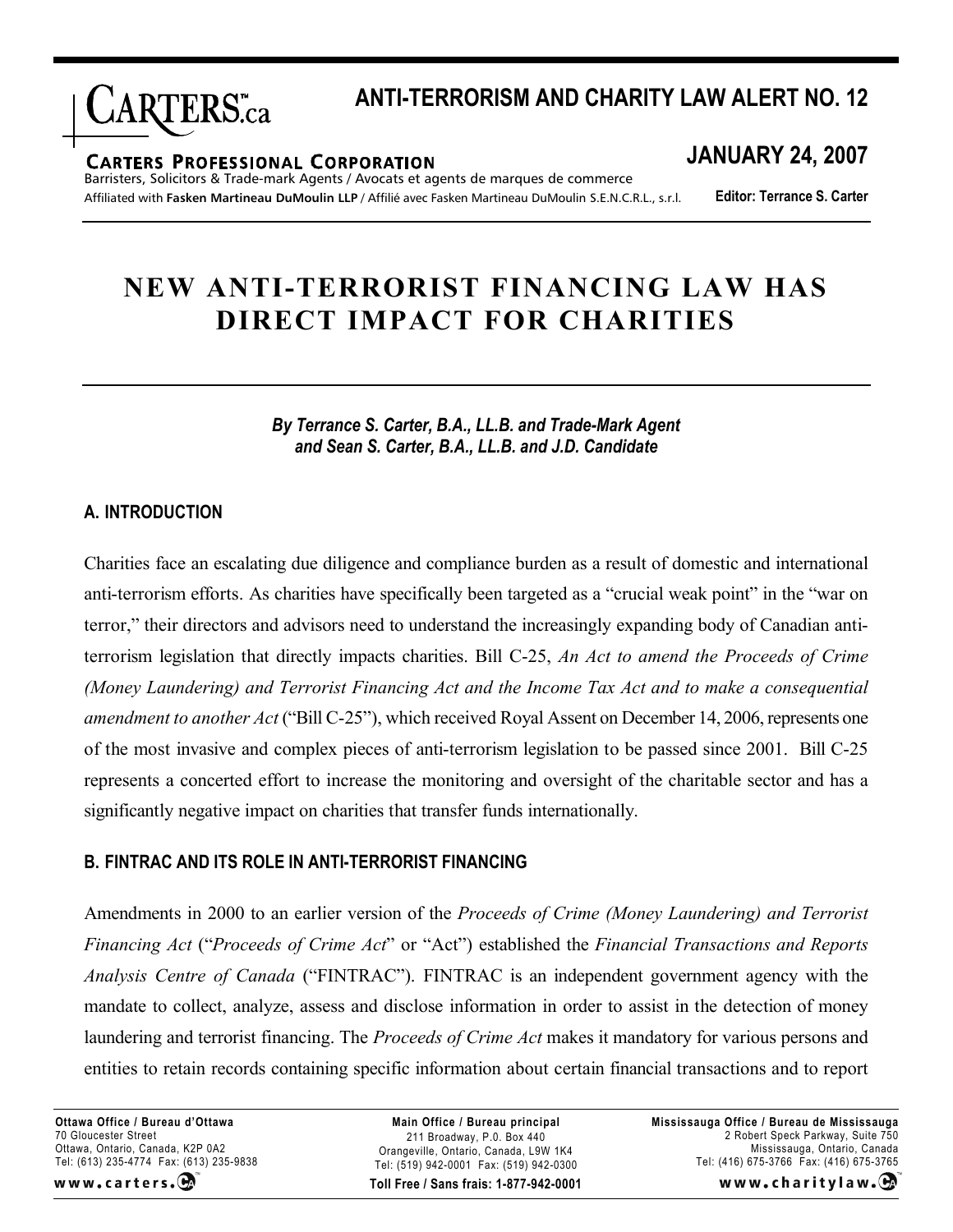them to FINTRAC. FINTRAC reviews the information and, where financing of terrorist activity or money laundering is suspected, it releases the reported information to law enforcement and other government agencies. The Bill C-25 amendments greatly expand the type of information collected and dispersed by FINTRAC and inflates the number of agencies, both domestic and foreign, that are the potential recipients of the information.

## **C. INCREASE IN SOURCES AND TYPE OF INFORMATION COLLECTED**

With Bill C-25's expansion of reporting entities, virtually any means of transmitting funds (i.e. banks, money order businesses, securities dealers) used by a charity may result in reports being made to FINTRAC. In several situations, a charity may find itself being subject to reporting obligations under the amended Act.

Bill C-25's amendments have also significantly expanded the nature of the information concerning the transaction and the parties involved. The *Proceeds of Crime Act* refers to this information, which is retained for up to five years, as "designated information," which may potentially be disclosed to both foreign and domestic government agencies.

Most pertinent to charities that transfer funds domestically and internationally is Bill C-25's expansion of designated information to include "the name, address, electronic mail address and telephone number of each partner, director or officer" of the charity and "any other similar identifying information." As such, a charity's directors and officers are now explicitly central to the anti-terrorism vetting that is being carried out by private sector financial service providers and government agencies. In light of this, vetting should now correspondingly be central to a charities' own due diligence procedures concerning its directors and officers and those of recipient organizations.

This information is now being checked against substantial international anti-terrorism financing lists as a result of Bill C-25. For example, the revised *Proceeds of Crime Act* now directly refers to the *Regulations Implementing the United Nations Resolutions on the Suppression of Terrorism*, which includes lists of hundreds of individuals and entities*.* In addition, under section 65(1) of the *Proceeds of Crime Act*, as amended by Bill C-25, FINTRAC is specifically authorized to enter into agreements with foreign governments in order that FINTRAC may send and receive designated information between foreign agencies.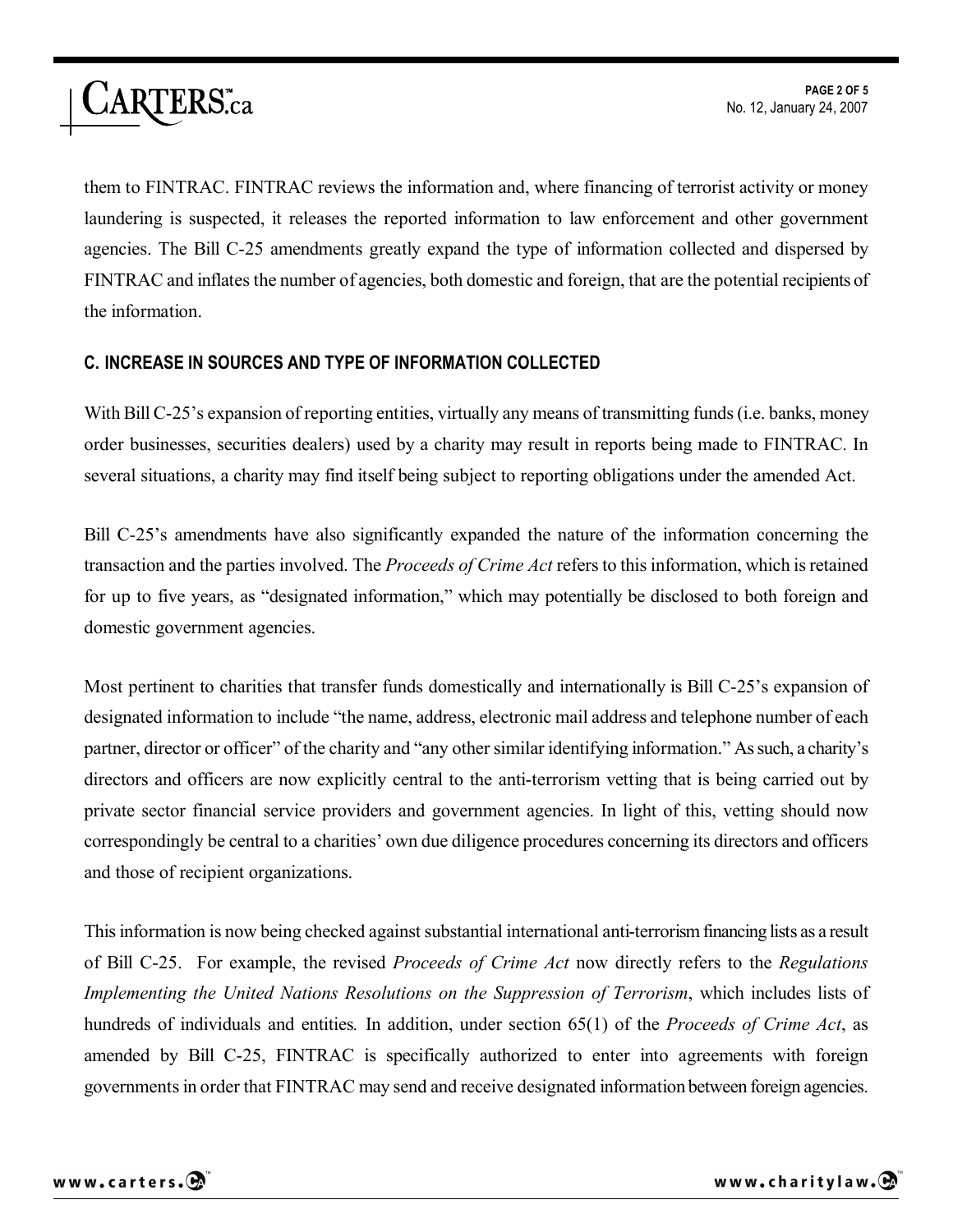

Bill C-25 excludes "designated donor information," which has a limited definition, from information that isto be shared with other agencies and foreign governments.

#### **D. EXPANDING THE RECIPIENTS OF INFORMATION AND THE IMPACT FOR CHARITIES**

One of the more pernicious amendments included in Bill C-25 is that much of the information to be sent to FINTRAC is based on an assessment of a "suspicion" of "attempted" acts of terrorist financing. Some likely scenarios that could result in an unwitting charity falling victim to the broad, all encompassing grounds to disclose information include: the recipient organization having a director who is suspected of having ties to supporting terrorism unbeknownst to the recipient organization; transferring funds for humanitarian aid to organizations working in "conflict areas"; or a financial institution used by the recipient organization in a transfer having been identified as complicit in some acts of supporting terrorism.

The reports detailing "suspicious" transactions that are sent to FINTRAC and passed on to various government agencies could have potentially disastrous consequencesfor a charity. These reports could be the basis for "facilitation" of terrorism charges under section 83.19 of the *Criminal Code*; potentially initiate the de-registration process under the *Charities Registration (Security Information) Act*; or even result in personal liability for the directors and officers of a charity. Even an initiation of an investigation under anti-terrorism provisions could lead to seizure or freezing of charitable property and immeasurable damage to public perception and donor confidence.

What raises the spectre of being investigated under suspicions of contravening anti-terrorism legislation is not only the expansion of the information being collected and retained by FINTRAC, but the burgeoning domestic and foreign sources to which this information is being disclosed. For example, the grounds to disclose information to Canada Revenue Agency ("CRA") have become very broad under the Bill C-25 amendments. Under section 55 of the *Proceeds of Crime Act*, the "designated information" would be disclosed to CRA if there where grounds to even "suspect" that the information is relevant to maintaining its charitable status. In addition, reports will be sent to CRA now if the information is potentially relevant to determining an application for charitable status. Once the report of suspicion reaches CRA, this information could essentially quash an organization's application for charitable status or result in the launching of an investigation under the de-registration process. Under the Bill C-25 amendments, the expanded designated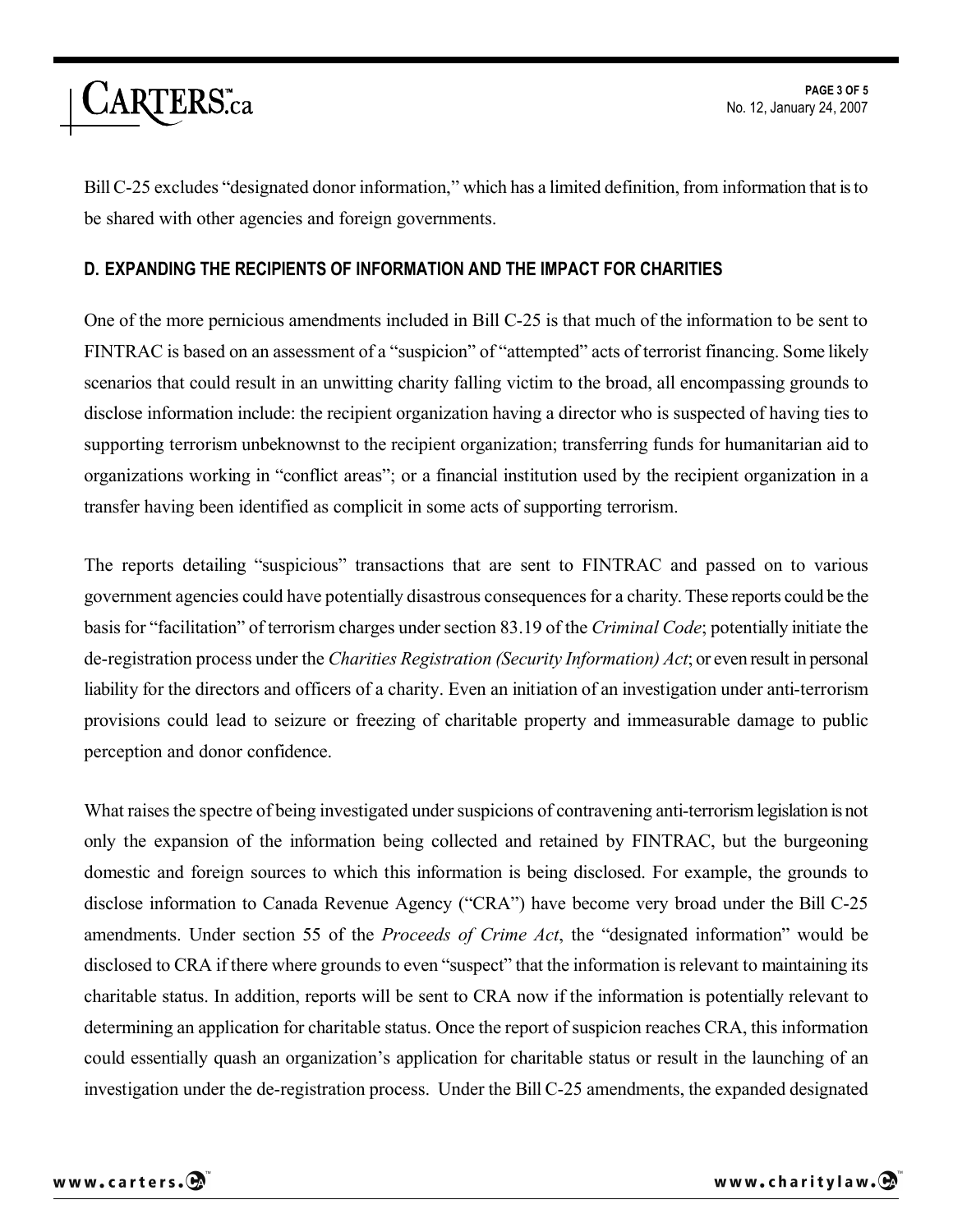

information could also be disclosed to the Canada Border Services Agency, CSIS and Communications Security Establishment.

### **E. CHANGES TO THE** *INCOME TAX ACT*

The increasing monitoring and oversight of charities that is enabled by Bill C-25 is also plainly evident in its amendments to the *Income Tax Act*. The amendment to subsection 241(4) of the *Income Tax Act* significantly expands the scope of inter-agency information sharing concerning the enforcement of the *Charities Registration (Security Information) Act.* The amendments to the *Income Tax Act* also includes an addition to subsection 241(8) that allows CRA officials to freely disclose a variety of information about a charity to the RCMP, CSIS and FINTRAC that would be relevant to investigations under the terrorist activity and facilitation provisions of the *Criminal Code*.

The type of information that can now be disclosed to other agencies like the RCMP and CSIS under the amendments to the *Income Tax Act* includes "designated taxpayer information," a newly created and defined term. The expansive scope of designated taxpayer information includes the name, addresses and citizenship of current and former directors, trustees, agents and employees of a charity or applicant for charitable status. This designated taxpayer information also includes information available in broadly defined "commercially available databases."

Though Bill C-25 was introduced by the government to purportedly comply with international obligations, specifically those promulgated by the Financial Action Task Force ("FATF"), the legislation goes far beyond requirements of the broad and general international commitments. Many have noted that Canada, which is currently serving as the head of the FATF, is eager to demonstrate a "tough line" on terrorist financing to the global leaders of the war on terror, predominantly the United States and the United Kingdom.

Charities must now be proactive in their due diligence practices in order to minimize the risk of the charity being subjected to an investigation or de-registration because of information collected and distributed through the new powers outlined in Bill C-25. This will certainly prove to place an increasingly crushing burden on charities that transfer money, both in Canada and overseas. These due diligence and compliance procedures include the vetting of not only the recipient organization, but its directors and officers, financial institutions and the geographic area in which the recipient organization carries out its operations. The compliance and